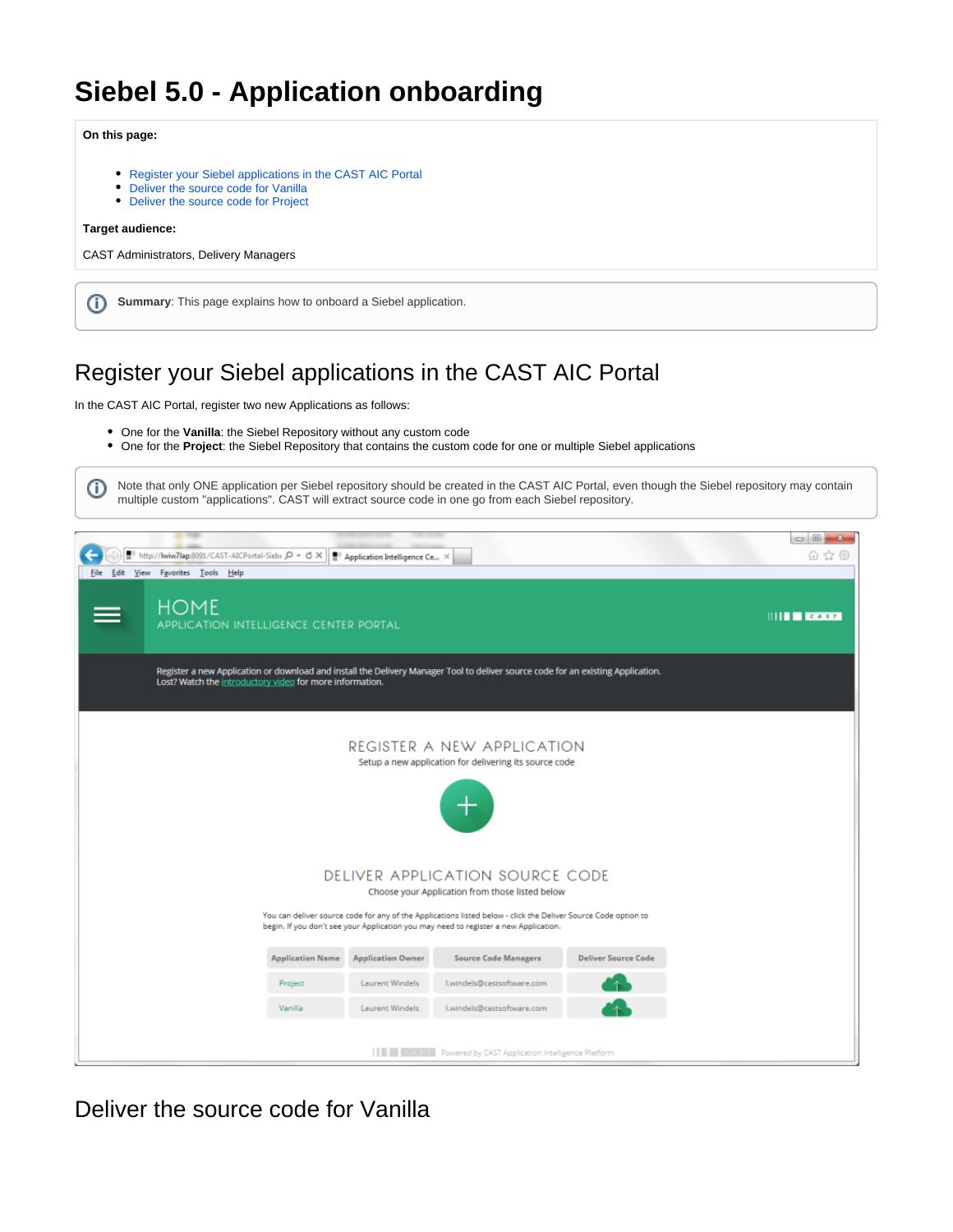To deliver the source code for the Vanilla, you must download and install the CAST Delivery Manager Tool (DMT) on a machine that has access to the database that hosts the Siebel repository (see the **Operating System** section in [Supported Platforms](http://doc.castsoftware.com/help/topic/73x/Supported-Platforms_568426666.html) for more information). CAST recommends installing the DMT on the same machine as the database is installed on, to take advantage of faster direct disk to disk performance for the code extraction. The DMT establishes a JDBC connection to the database and executes a set of queries. If the DMT is installed on another machine, the network will negatively impact the time required to extract the source code.

Once the DMT has been downloaded and installed, you'll have access to the interface:

| a<br>Save<br>Redo<br>Undo<br>Quit                                                             | Ø<br>Help | 2<br>Refresh                         |                                                                                                                                    |                      |                        |   |
|-----------------------------------------------------------------------------------------------|-----------|--------------------------------------|------------------------------------------------------------------------------------------------------------------------------------|----------------------|------------------------|---|
| Vanilla                                                                                       |           |                                      |                                                                                                                                    |                      |                        |   |
| <b>Application name</b><br>չ                                                                  | Vanilla   |                                      |                                                                                                                                    |                      |                        |   |
| <b>Application ID</b><br>٠                                                                    |           | cec3d143-e49a-4b47-a4a9-c173678b95d5 |                                                                                                                                    |                      |                        |   |
|                                                                                               |           |                                      | All Versions assigned to your Application are listed here. A Version corresponds to a release of your Application on a given date. |                      |                        |   |
| $\blacklozenge$ Versions $\bigcirc$ $\mathscr{S} \times \mathscr{A}$<br><b>Delivery State</b> |           | Version                              | You should add Versions in the same order as your Application releases (V1.0 -> V1.1 -> V1.2 -> V2.0 )<br>Copied from version      | <b>Content State</b> | <b>Action required</b> | Ξ |
|                                                                                               |           |                                      |                                                                                                                                    |                      |                        |   |
|                                                                                               |           |                                      |                                                                                                                                    |                      |                        |   |

#### First create a version:

| oo Add New Version               | $\mathbf{x}$<br>$\qquad \qquad \Box$<br>$\sim$                                                                                                                                                                                                                                                                                                                                                                                                                                                                  |  |
|----------------------------------|-----------------------------------------------------------------------------------------------------------------------------------------------------------------------------------------------------------------------------------------------------------------------------------------------------------------------------------------------------------------------------------------------------------------------------------------------------------------------------------------------------------------|--|
| <b>Set version properties</b>    |                                                                                                                                                                                                                                                                                                                                                                                                                                                                                                                 |  |
| ♦ Version name<br>♦ Version Date | V1<br>Date<br>$\epsilon$<br>2014<br>September <b>v</b><br>$\rightarrow$<br>s<br>М<br>т<br>W<br>F<br>s<br>т<br>25<br>28<br>29<br>30<br>26<br>27<br>31<br>$\overline{3}$<br>5<br>- 6<br>$\overline{2}$<br>4<br>$\overline{7}$<br>1<br>9<br>8<br>10<br>11<br>12<br>13<br>14<br>16<br>18<br>15<br>17<br>19<br>20<br>21<br>23<br>24<br>25<br>27<br>22<br>26<br>28<br>29<br>30<br>$\mathbf{1}$<br>$\overline{2}$<br>3<br>5<br>$\overline{4}$<br>Time<br>$\frac{1}{\sqrt{2}}$ : 0 $\frac{1}{\sqrt{2}}$<br>$\mathbf{0}$ |  |
|                                  | Finish<br>Cancel<br>$<$ Back<br>Next >                                                                                                                                                                                                                                                                                                                                                                                                                                                                          |  |

The version editor is then displayed: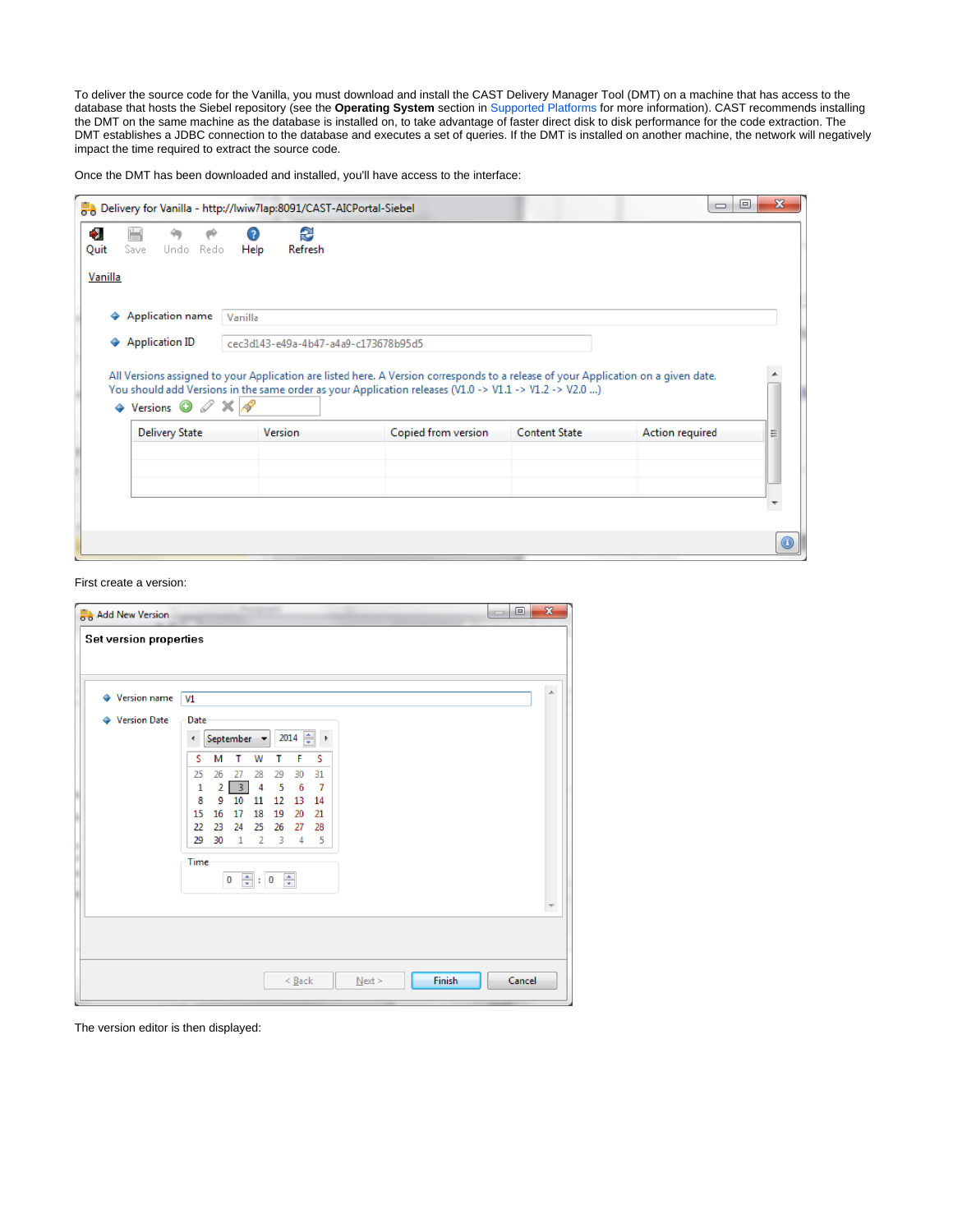|                            | b Delivery for Vanilla - http://lwiw7lap:8091/CAST-AICPortal-Siebel |                     |   |                   |                              |    |   |                                                                                                                |                        | $\mathbf{x}$   |
|----------------------------|---------------------------------------------------------------------|---------------------|---|-------------------|------------------------------|----|---|----------------------------------------------------------------------------------------------------------------|------------------------|----------------|
| ÷.<br>Quit<br>Vanilla / V1 | E<br>Save                                                           | Undo Redo           | ø | $\bullet$<br>Help | ÷<br>Package Deliver Refresh | 自主 | Ø |                                                                                                                |                        |                |
| ▵                          | <b>Version name</b>                                                 |                     |   | V1                |                              |    |   |                                                                                                                |                        |                |
|                            | ♦ Delivery State                                                    |                     |   | Not Delivered     |                              |    |   |                                                                                                                |                        |                |
| ٠                          |                                                                     | Copied from version |   |                   |                              |    |   |                                                                                                                |                        |                |
|                            | <b>Version Date</b>                                                 |                     |   | 03/09/14          |                              |    |   |                                                                                                                |                        |                |
|                            | ← Content State                                                     |                     |   |                   | No package unit              |    |   |                                                                                                                |                        |                |
|                            | ♦ Action required                                                   |                     |   |                   | Add package unit(s)          |    |   |                                                                                                                |                        |                |
|                            |                                                                     |                     |   |                   | ◆ Packages ◎ ∥ ↑ ↓ ※ 音 /     |    |   | The source code is delivered to the AI Center in packages. A package is defined for each source code location. |                        |                |
|                            | Location                                                            |                     |   |                   | Name                         |    |   | Content state                                                                                                  | <b>Action required</b> | E.             |
|                            |                                                                     |                     |   |                   |                              |    |   |                                                                                                                |                        |                |
|                            |                                                                     |                     |   |                   |                              |    |   |                                                                                                                |                        | ▼<br>$\bullet$ |

Create a package. In the wizard, select "**Siebel**" under "**Select a vendor specific repository**":

| This wizard allows you to select the location of your source code or library files                                                                                                          |
|---------------------------------------------------------------------------------------------------------------------------------------------------------------------------------------------|
| $\blacktriangleright$ Choose a location                                                                                                                                                     |
|                                                                                                                                                                                             |
| Select a database                                                                                                                                                                           |
| DB <sub>2</sub> zOS<br>DB2 UDB                                                                                                                                                              |
| Oracle                                                                                                                                                                                      |
| <b>MS SQL Server</b>                                                                                                                                                                        |
| Sybase                                                                                                                                                                                      |
| J Select a Source Code Management system (SCM)                                                                                                                                              |
| <b>SVN - Subversion</b>                                                                                                                                                                     |
| <b>TFS - Team Foundation Server</b>                                                                                                                                                         |
| Select a vendor specific repository                                                                                                                                                         |
| Siebel                                                                                                                                                                                      |
| <b>Oracle Forms and Reports</b>                                                                                                                                                             |
| Mainframe                                                                                                                                                                                   |
| <b>Business Objects</b>                                                                                                                                                                     |
| <b>SAP</b>                                                                                                                                                                                  |
| Generic extraction                                                                                                                                                                          |
| a Others                                                                                                                                                                                    |
| Files on your file system                                                                                                                                                                   |
| Automated extraction of required jar files                                                                                                                                                  |
| Automated extraction of required .NET assemblies                                                                                                                                            |
| $\blacktriangleright$ Definition of selection                                                                                                                                               |
|                                                                                                                                                                                             |
| Select this item to extract the source code from a Siebel repository (i.e. from a database). Important note: you<br>must also deliver the corresponding Vanilla in a dedicated application. |
|                                                                                                                                                                                             |
|                                                                                                                                                                                             |
|                                                                                                                                                                                             |
|                                                                                                                                                                                             |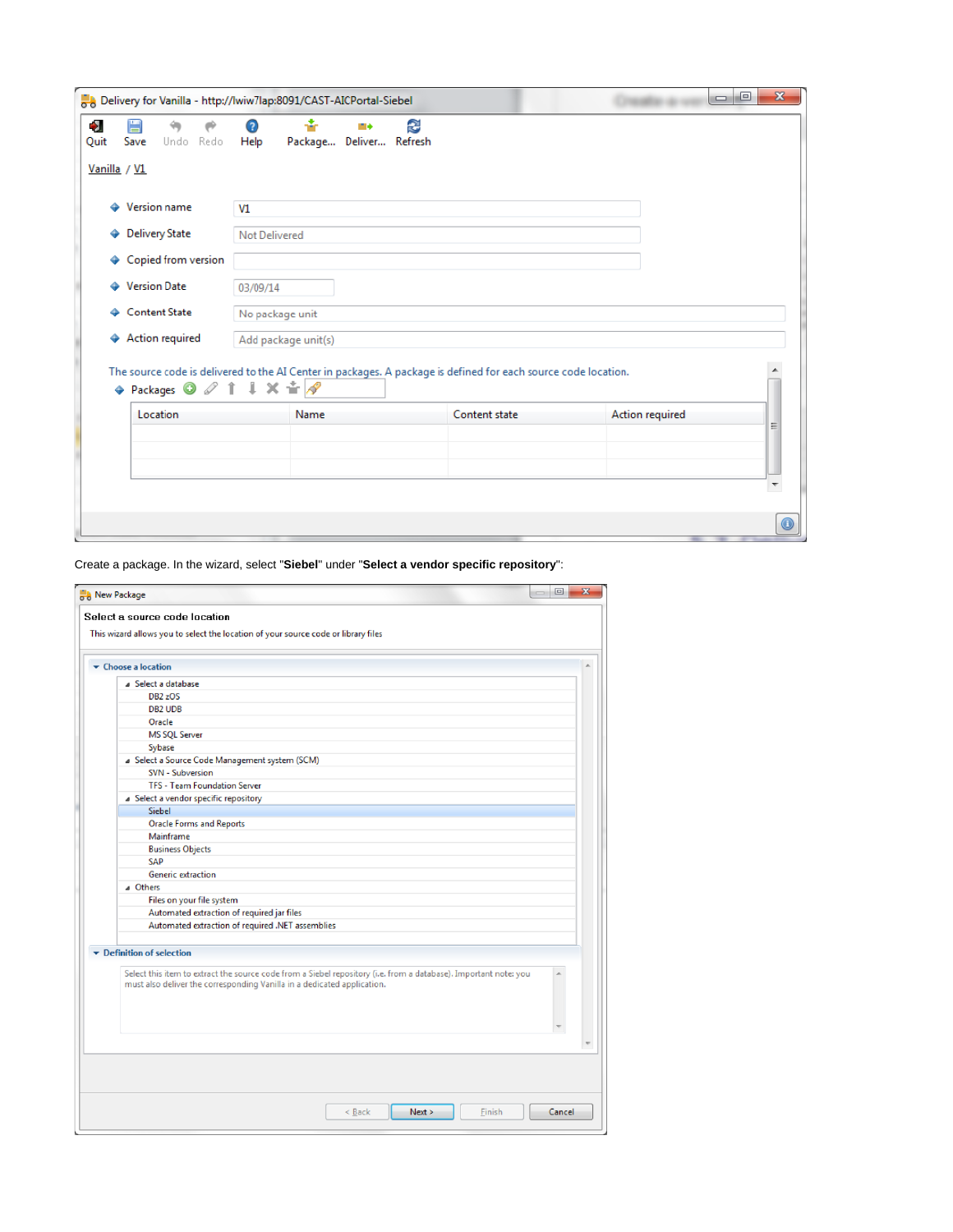In the wizard, select the extractor corresponding to the database that contains the Siebel repository:

| ▣<br><b>B</b> <sup>b</sup> New Package<br>$\Box$<br>Select how to access the source code location<br>Select the most appropriate extractor from those listed below            | $\mathbf{x}$ |
|-------------------------------------------------------------------------------------------------------------------------------------------------------------------------------|--------------|
| $\blacktriangleright$ List of extractors                                                                                                                                      |              |
| Siebel on Oracle<br>$\blacktriangleright$ Definition of selection                                                                                                             |              |
| This extractor is provided by CAST and uses a JDBC connection.<br>It executes a set of queries to extract data from the Tools tables (i.e. tables that store the source code) |              |
|                                                                                                                                                                               |              |
| Finish<br>Cancel<br>Next<br>< Back                                                                                                                                            |              |

In the package editor, provide a package name and enter the relevant values in "**Where is your source code?**":

- The **user name** in the credentials is used for the connection
- For the Vanilla, select "**Vanilla**" in the field "**Repository type**"
- Provide the **schema** that contains the Siebel tables (S\_REPOSITORY, …)
- Enter the **Repository ID** that corresponds to the Vanilla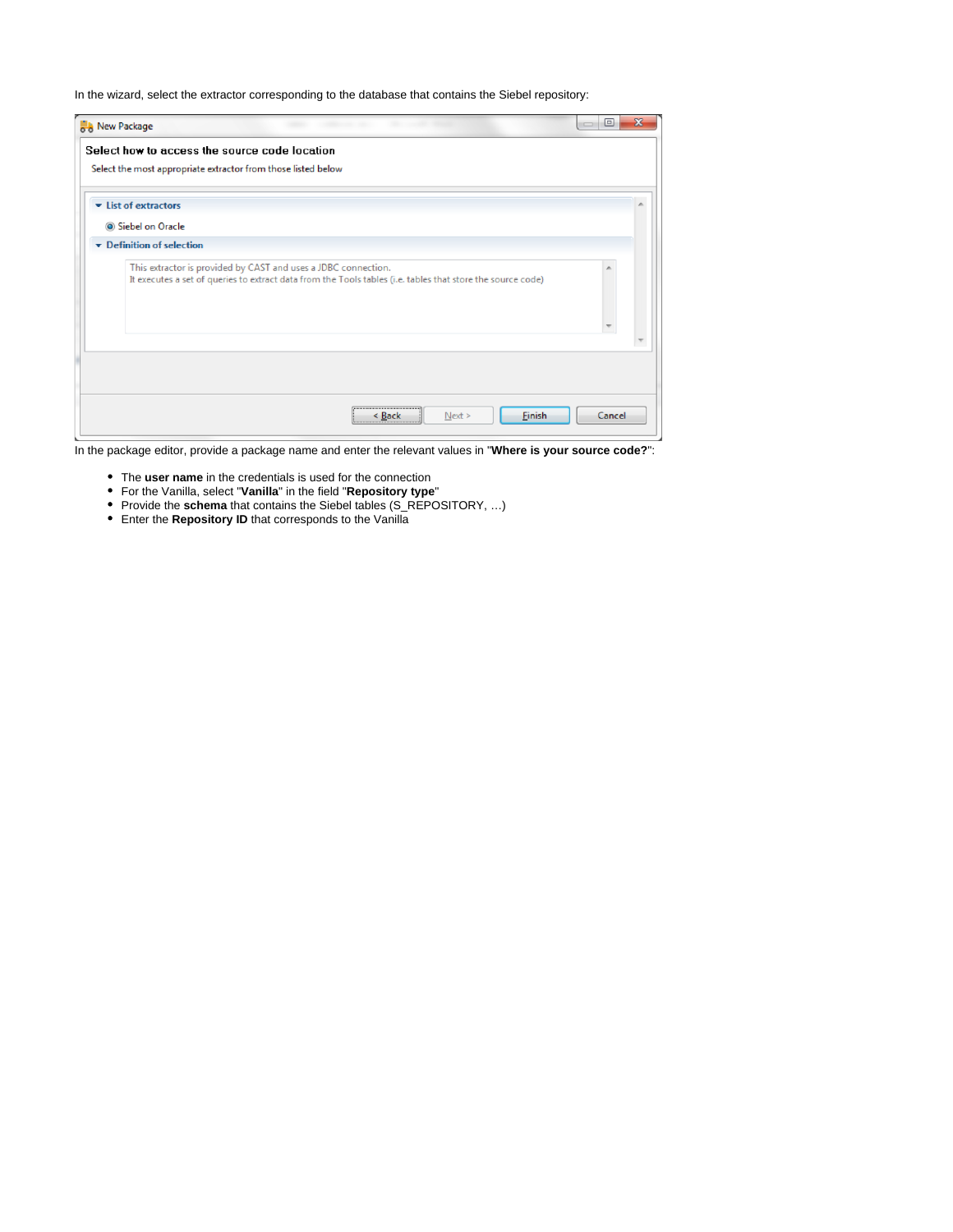| ÷<br>e<br>Ð<br>❼<br>⊨<br>ø<br>面る<br>Help<br>Package Deliver Refresh<br>Quit<br>Save<br>Undo<br>Redo<br>Vanilla / V1 / SiebelRepository<br><b>Package name</b><br>SiebelRepository<br>Content state<br>Not packaged<br>Action required<br>Package<br>Last extraction on<br>· Package configuration<br>Package content<br>This tab allows you to define what source code will be extracted and therefore included in the Source Package. Changes in the configuration will require you to generate the package again.<br>• Where is your source code?<br>Choose the type of repository you want to target in the drop down list. Depending on the choice you make, the configuration section will change.<br>To extract the source code from the repository, CAST provides a specific extractor<br>Repository targeted<br>Host name<br>dtfrsiebel<br><b>+</b> Port<br>1521<br>Set a Service name or an Oracle System ID<br>Service OSID Simulation Service OSID<br>SID DT10GSIE<br>Credentials<br>Ser name<br>system<br><b>+ Password</b><br><br>Save password in package settings<br>Remember password Not stored<br>$\overline{\phantom{a}}$<br>The memory available for the extraction | $\mathbf{x}$ |
|-----------------------------------------------------------------------------------------------------------------------------------------------------------------------------------------------------------------------------------------------------------------------------------------------------------------------------------------------------------------------------------------------------------------------------------------------------------------------------------------------------------------------------------------------------------------------------------------------------------------------------------------------------------------------------------------------------------------------------------------------------------------------------------------------------------------------------------------------------------------------------------------------------------------------------------------------------------------------------------------------------------------------------------------------------------------------------------------------------------------------------------------------------------------------------------------|--------------|
|                                                                                                                                                                                                                                                                                                                                                                                                                                                                                                                                                                                                                                                                                                                                                                                                                                                                                                                                                                                                                                                                                                                                                                                         |              |
|                                                                                                                                                                                                                                                                                                                                                                                                                                                                                                                                                                                                                                                                                                                                                                                                                                                                                                                                                                                                                                                                                                                                                                                         |              |
|                                                                                                                                                                                                                                                                                                                                                                                                                                                                                                                                                                                                                                                                                                                                                                                                                                                                                                                                                                                                                                                                                                                                                                                         |              |
|                                                                                                                                                                                                                                                                                                                                                                                                                                                                                                                                                                                                                                                                                                                                                                                                                                                                                                                                                                                                                                                                                                                                                                                         |              |
|                                                                                                                                                                                                                                                                                                                                                                                                                                                                                                                                                                                                                                                                                                                                                                                                                                                                                                                                                                                                                                                                                                                                                                                         |              |
|                                                                                                                                                                                                                                                                                                                                                                                                                                                                                                                                                                                                                                                                                                                                                                                                                                                                                                                                                                                                                                                                                                                                                                                         |              |
|                                                                                                                                                                                                                                                                                                                                                                                                                                                                                                                                                                                                                                                                                                                                                                                                                                                                                                                                                                                                                                                                                                                                                                                         |              |
|                                                                                                                                                                                                                                                                                                                                                                                                                                                                                                                                                                                                                                                                                                                                                                                                                                                                                                                                                                                                                                                                                                                                                                                         |              |
|                                                                                                                                                                                                                                                                                                                                                                                                                                                                                                                                                                                                                                                                                                                                                                                                                                                                                                                                                                                                                                                                                                                                                                                         |              |
|                                                                                                                                                                                                                                                                                                                                                                                                                                                                                                                                                                                                                                                                                                                                                                                                                                                                                                                                                                                                                                                                                                                                                                                         |              |
|                                                                                                                                                                                                                                                                                                                                                                                                                                                                                                                                                                                                                                                                                                                                                                                                                                                                                                                                                                                                                                                                                                                                                                                         |              |
|                                                                                                                                                                                                                                                                                                                                                                                                                                                                                                                                                                                                                                                                                                                                                                                                                                                                                                                                                                                                                                                                                                                                                                                         |              |
|                                                                                                                                                                                                                                                                                                                                                                                                                                                                                                                                                                                                                                                                                                                                                                                                                                                                                                                                                                                                                                                                                                                                                                                         |              |
|                                                                                                                                                                                                                                                                                                                                                                                                                                                                                                                                                                                                                                                                                                                                                                                                                                                                                                                                                                                                                                                                                                                                                                                         |              |
|                                                                                                                                                                                                                                                                                                                                                                                                                                                                                                                                                                                                                                                                                                                                                                                                                                                                                                                                                                                                                                                                                                                                                                                         |              |
|                                                                                                                                                                                                                                                                                                                                                                                                                                                                                                                                                                                                                                                                                                                                                                                                                                                                                                                                                                                                                                                                                                                                                                                         |              |
|                                                                                                                                                                                                                                                                                                                                                                                                                                                                                                                                                                                                                                                                                                                                                                                                                                                                                                                                                                                                                                                                                                                                                                                         |              |
|                                                                                                                                                                                                                                                                                                                                                                                                                                                                                                                                                                                                                                                                                                                                                                                                                                                                                                                                                                                                                                                                                                                                                                                         |              |
|                                                                                                                                                                                                                                                                                                                                                                                                                                                                                                                                                                                                                                                                                                                                                                                                                                                                                                                                                                                                                                                                                                                                                                                         |              |
|                                                                                                                                                                                                                                                                                                                                                                                                                                                                                                                                                                                                                                                                                                                                                                                                                                                                                                                                                                                                                                                                                                                                                                                         |              |
|                                                                                                                                                                                                                                                                                                                                                                                                                                                                                                                                                                                                                                                                                                                                                                                                                                                                                                                                                                                                                                                                                                                                                                                         |              |
|                                                                                                                                                                                                                                                                                                                                                                                                                                                                                                                                                                                                                                                                                                                                                                                                                                                                                                                                                                                                                                                                                                                                                                                         |              |
|                                                                                                                                                                                                                                                                                                                                                                                                                                                                                                                                                                                                                                                                                                                                                                                                                                                                                                                                                                                                                                                                                                                                                                                         |              |
|                                                                                                                                                                                                                                                                                                                                                                                                                                                                                                                                                                                                                                                                                                                                                                                                                                                                                                                                                                                                                                                                                                                                                                                         |              |
| ♦ JVM Memory Size 1G                                                                                                                                                                                                                                                                                                                                                                                                                                                                                                                                                                                                                                                                                                                                                                                                                                                                                                                                                                                                                                                                                                                                                                    |              |
| Repository type Vanilla<br>$\overline{\phantom{a}}$                                                                                                                                                                                                                                                                                                                                                                                                                                                                                                                                                                                                                                                                                                                                                                                                                                                                                                                                                                                                                                                                                                                                     |              |
| Schema in which the source code is stored                                                                                                                                                                                                                                                                                                                                                                                                                                                                                                                                                                                                                                                                                                                                                                                                                                                                                                                                                                                                                                                                                                                                               |              |
| <b>◆ Schema</b><br>SADMIN                                                                                                                                                                                                                                                                                                                                                                                                                                                                                                                                                                                                                                                                                                                                                                                                                                                                                                                                                                                                                                                                                                                                                               |              |
| Siebel version                                                                                                                                                                                                                                                                                                                                                                                                                                                                                                                                                                                                                                                                                                                                                                                                                                                                                                                                                                                                                                                                                                                                                                          |              |
| ♦ Version<br>7.8<br>$\cdot$                                                                                                                                                                                                                                                                                                                                                                                                                                                                                                                                                                                                                                                                                                                                                                                                                                                                                                                                                                                                                                                                                                                                                             |              |
| ID of the repository                                                                                                                                                                                                                                                                                                                                                                                                                                                                                                                                                                                                                                                                                                                                                                                                                                                                                                                                                                                                                                                                                                                                                                    |              |
| Repository ID<br>$1 - 2 - 1$                                                                                                                                                                                                                                                                                                                                                                                                                                                                                                                                                                                                                                                                                                                                                                                                                                                                                                                                                                                                                                                                                                                                                            |              |
|                                                                                                                                                                                                                                                                                                                                                                                                                                                                                                                                                                                                                                                                                                                                                                                                                                                                                                                                                                                                                                                                                                                                                                                         |              |
|                                                                                                                                                                                                                                                                                                                                                                                                                                                                                                                                                                                                                                                                                                                                                                                                                                                                                                                                                                                                                                                                                                                                                                                         | $\bf{0}$     |

To extract the source code, click on "Package…".

| <b>O</b> Package                  |                   |  | <b>LOX</b>          |
|-----------------------------------|-------------------|--|---------------------|
| Task                              | Duration Progress |  | $Log$ Results       |
| □ ▶ Package                       | 4s                |  |                     |
| Generate SiebelRepository         | 4 <sub>5</sub>    |  |                     |
| Extraction<br>$\boxplus$          | 45                |  |                     |
| Scan                              |                   |  |                     |
| Discovery                         |                   |  |                     |
| Selection                         |                   |  |                     |
| R<br>$\equiv$<br>Validation       |                   |  |                     |
| SiebelRepository                  |                   |  |                     |
| $\equiv$<br>Automatic remediation |                   |  |                     |
| SiebelRepository                  |                   |  |                     |
| Remediation loop                  |                   |  |                     |
| Details                           |                   |  |                     |
|                                   |                   |  |                     |
|                                   |                   |  | Cancel<br><b>OK</b> |

When the extraction has completed, the content state for the Package should display "**Packaging successful**" and the action required is "**Package ready to be delivered**". You can then deliver the source code. To do so, click "**Deliver…**". In the wizard, answer "**Yes**" when prompted whether the delivery is complete: